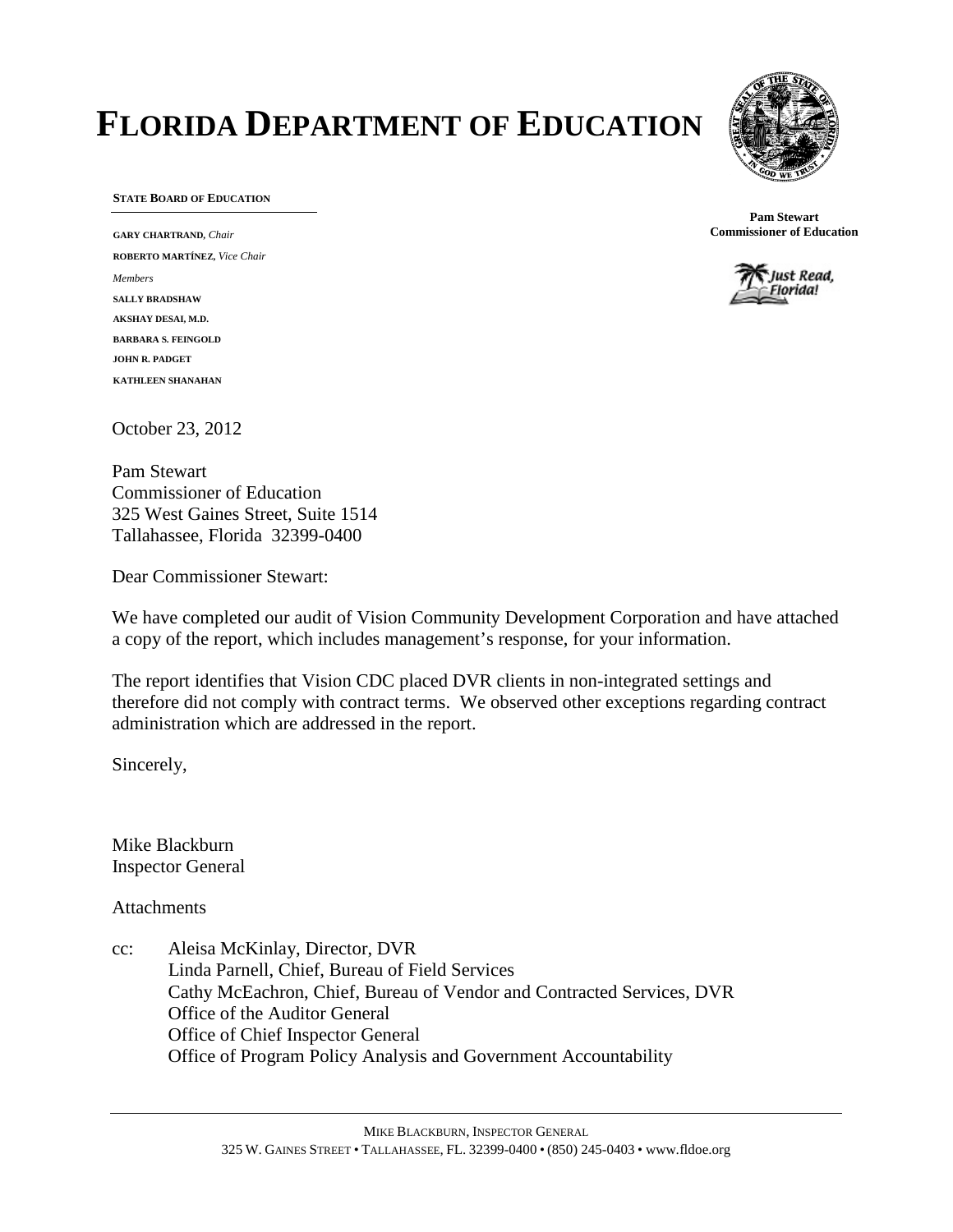

**Office of Inspector General**



**October 2012 Report No. A-12/13-002**

## **Audit of Vision Community Development Corporation**

#### **Executive Summary**

The Office of Inspector General (OIG) completed an audit of contract #VT002 between the Division of Vocational Rehabilitation (DVR) and Vision Community Development Corporation (Vision CDC). The contract was awarded to provide employment services and on-the-job training for the period October 1, 2011, through September 30, 2014.

The contract was identified for an audit based on a complaint DVR received against Vision CDC management from a now former Vision CDC employee. The audit evaluated the processes involved with delivering employment services to DVR clients. We determined that Vision CDC placed DVR clients in non-integrated settings and therefore did not comply with contract terms.

### **Background**

Vision CDC is a non-profit organization. It is contracted to provide employment services to eligible individuals to help them achieve their employment goals. Eligible individuals and Vision CDC employment services staff work together to determine which services are necessary and appropriate for the client's identified employment goal.

The contract requires that Vision CDC provide job placements for DVR clients in integrated settings at employers in DVR Areas 5 and 6 which include Palm Beach, Broward, Miami-Dade and Monroe counties. Contract payments

are earned for achieving specified benchmarks in the contract.

An integrated setting is a setting found in the community in which clients are placed in competitive employment positions with nondisabled individuals with whom they interact.

#### **Findings and Recommendations**

#### **Finding 1 - Vision CDC placed DVR clients in non-integrated settings.**

Our examination of Vision CDC's placements along with onsite observation at selected locations revealed DVR clients were working in non-integrated settings. These DVR clients were employed by Vision CDC as assemblers making beaded bracelets. We also identified placements of DVR clients by Vision CDC in a non-integrated work setting at a neighboring employer. This company was owned by a Job Placement Specialist employed by Vision CDC. At this location, DVR clients were employed as candy packers.

These conditions occurred as DVR counselors allowed placements of these clients in nonintegrated settings. The placements were authorized when the counselors approved Notices of Authorizations (NOAs) and invoices from the contractor for such placements.

The contract requires placement of DVR clients in integrated settings for competitive<br>compensation while achieving emplovment compensation while achieving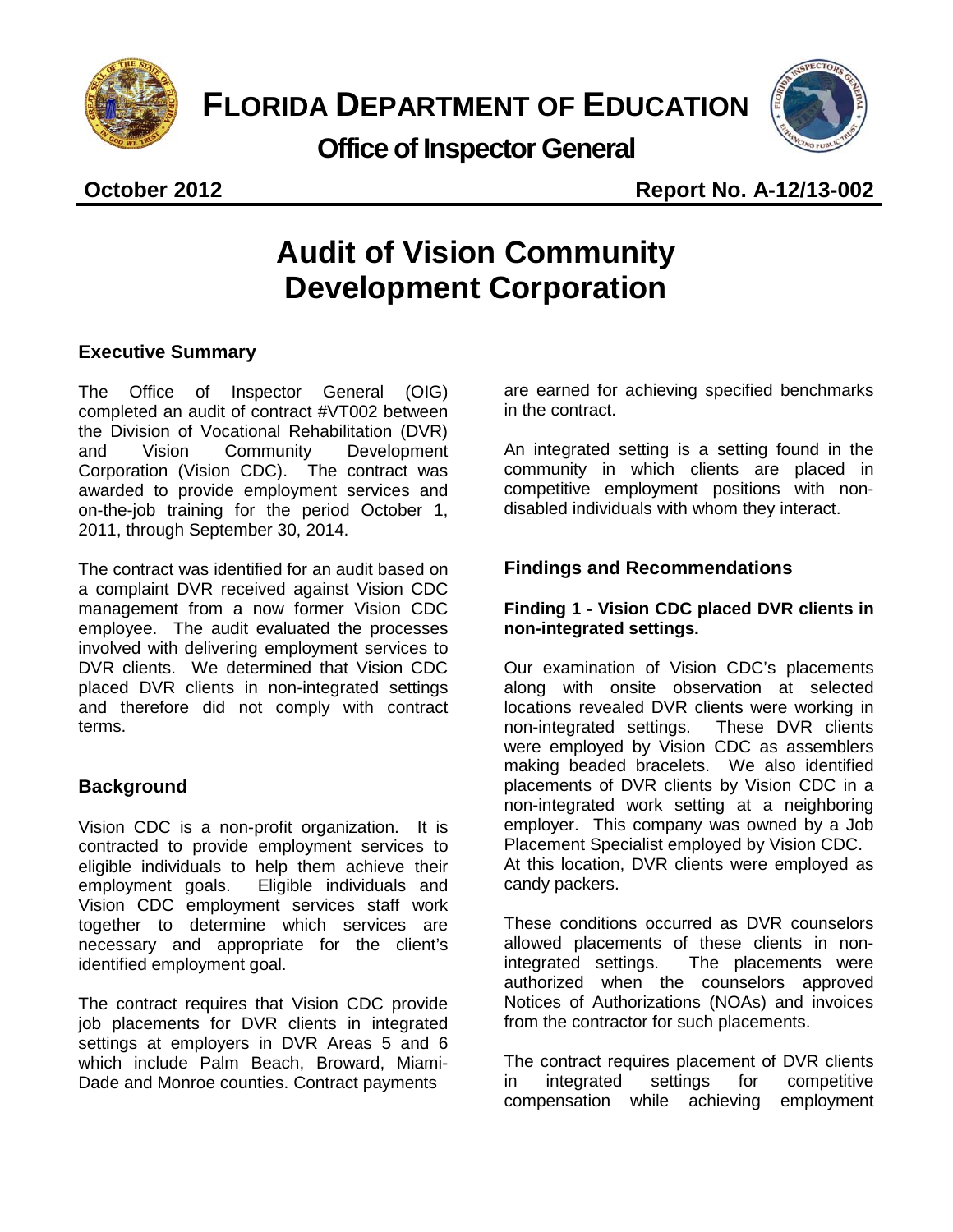outcomes specified in their Individualized Plan for Employment.

Vision CDC's placement of DVR clients in nonintegrated settings does not comply with contract terms. Thus, Vision CDC did not earn payments made for the affected clients.

#### **Recommendation**

We recommend that DVR management:

a) Require Vision CDC to either refund payments for unearned placements of DVR clients or appropriately place affected clients in integrated settings;

b) Require DVR counselors verify placements prior to approving NOAs and invoices for payments.

c) Revise future contracts to strengthen DVR's ability to enforce valid placements; and

d) Identify and monitor all contract providers for potential contract violations stemming from their internal employment of DVR Clients.

#### **DVR Management Response**

DVR contract management staff is currently reviewing placements made to Vision CDC and Sweet Machines during the audit period to identify which ones may have been made inappropriately. Affected clients will be contacted and given the option of being replaced with another employer or remaining with their current employer. DVR management will then meet with Vision CDC and require they appropriately re-place the client, at no cost to DVR, or refund all benchmark payments received for inappropriately placed clients within ninety (90) days of notification.

Moving forward, DVR Area Supervisors will be required to perform site visits to verify placements within a provider's own business prior to approving NOAs. We are in the process of drafting an amendment to all rate contracts to include a provision requiring written prior approval from the DVR Counselor and Area Supervisor before such placements are made. This amendment will become effective January 1, 2013.

The Bureau of Vendor and Contracted Services, Contract Monitoring Unit, is currently in the process of implementing a program integrity model that will focus first on placements. As this process evolves, DVR will be better able to track placements, employee retention, and recidivism, thereby greatly reducing the opportunity for inappropriate placements. Target date for implementation of the program integrity model is Spring 2013.

#### **Finding 2 – Vision CDC did not comply with other contract provisions.**

During the audit, we observed other exceptions regarding contract administration as follows:

a) Vision CDC did not send the DVR contract manager a completed employee contact form for one new employee;

b) Vision CDC did not have appropriate documents on file for one employee who transported DVR clients (e.g., driver's license, vehicle registration and proof of insurance); and

c) Vision CDC's CEO signed invoice submittals for benchmark payments though he was not authorized to do so per the contract.

#### **Recommendation**

We recommend that DVR management require Vision CDC:

a) Send employee contact forms to the appropriate DVR contract manager before employees provide direct services to DVR clients;

b) Maintain appropriate documentation in employee files; and

c) Observe contract provisions for who is authorized to sign contract related documents.